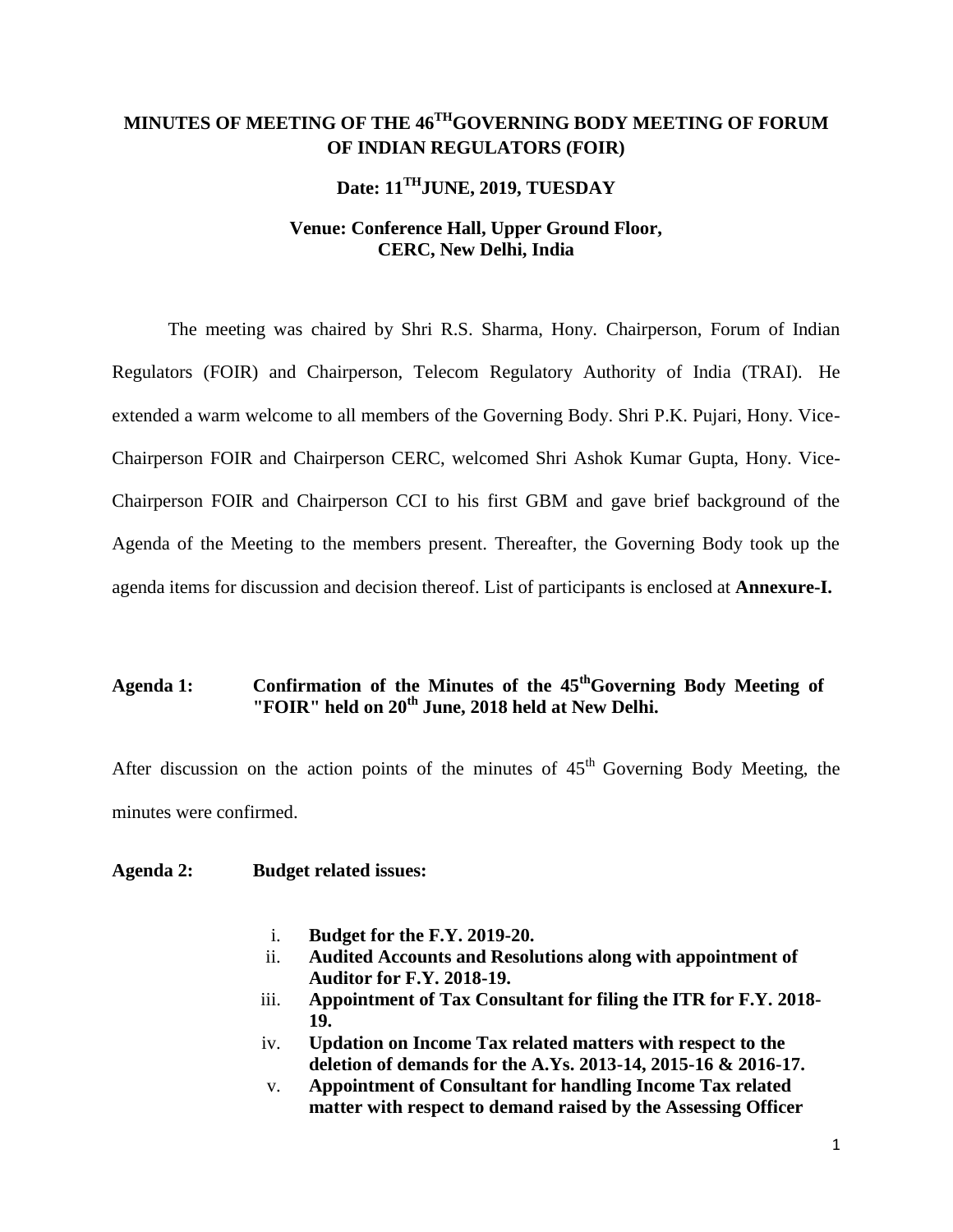### **(AO) for the A.Y. 2017-18 and appeal filed with the CIT (A) against the demand of the AO.** vi. **Status on investment of surplus funds of FOIR.**

vii. **Status on GST exemption to FOIR**

(i) Ms. Rashmi Nair, Deputy Chief (Regulatory Affairs), CERC explained the salient features of the proposed Budget for FY 2019-20. Further it was also informed that Bihar Electricity Regulatory Commission and Sikkim State Electricity Regulatory Commission have made advance payment of membership fee for FY 2018-19. However, as FOIR Sectt. had not raised any invoices for FY 2018-19 in compliance to directions of the Governing Body, their payments may be considered as having made against invoices for 2019-20. It was also informed that Kerala State Electricity Regulatory Commission had not paid subscription fee for FY 2017-18 and WDRA had not paid subscription fee for FY 2016-17 and FY 2017-18. The GB advised FOIR Sectt. to follow up with the members for receipt of membership fee. After discussion, the Budget of FOIR for the financial year 2019-20 was approved

Regarding Annual membership subscription fee, Shri A.K. Gupta, Hony. Vice-Chairperson FOIR suggested that FOIR Sectt. should assess the long-term future activities of FOIR and based on the projection, membership fee may be collected. Dr. M.K. Iyer, Hony. Secretary FOIR and Member CERC advised that continuation of membership fee is necessary for proper functioning of FOIR. Shri M.S. Sahoo, Hony. Vice-Chairperson FOIR and Chairperson IBBI shared the idea of two part subscription fee which would include fixed and variable component. The fixed component could be a nominal amount i.e. Rs 50,000/- and variable component could be calculated based on the assessment of the activities to be taken up in particular year.

After deliberation, members agreed in-principle to modify the membership fee as two-part membership fee which would include fixed annual fee and variable membership fee based on the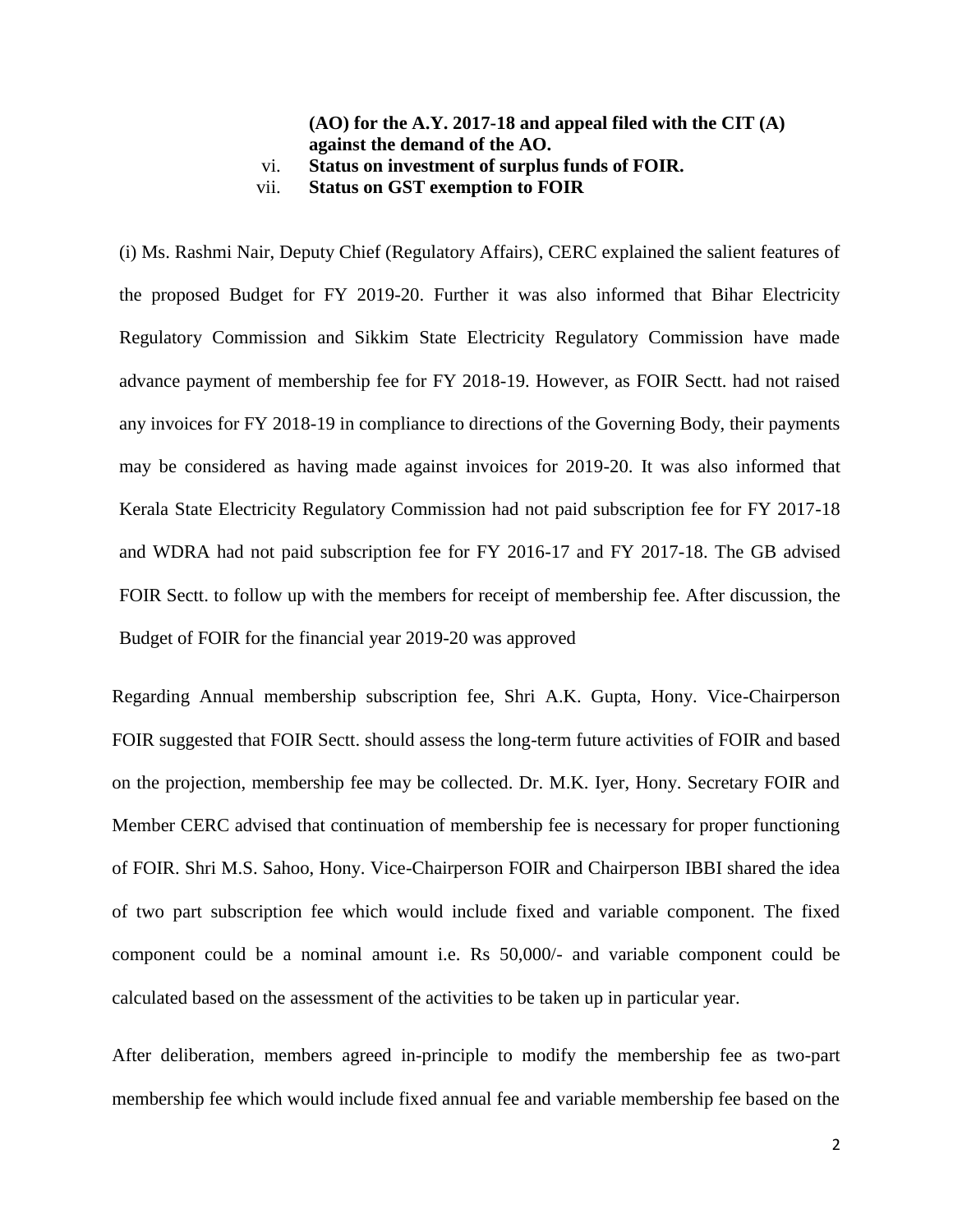activities of the FOIR and directed the FOIR Sectt. to examine the two part membership fee. However, it was also decided that the membership fees for FY 2019-20 should be collected at the existing rates.

(ii) Resolutions in respect of approval of the Balance Sheet and Income & Expenditure Account and for authorization of the officials to sign the Audited Annual Accounts, for appointing auditor for filing documents with ITA and Registrar of Society etc. placed at Annexure-II were approved.

(iii) The Governing Body approved the appointment of Tax Consultant  $M/s$  MM  $\&$  Associates, Chartered Accountants, New Delhi for filing the Income Tax Return for FY 2018-19.

(iv) M/s MM & Associates, Chartered Accountants, New Delhi was appointed as Consultant for handling the matter related to the deletion of demands for the A.Ys. 2013-14, 2015-16 & 2016-17. In this regard, all mandatory Forms have been submitted with the concerned authorities. However, the matter is pending with CIT (E) and the Consultant has been pursuing the case with the CIT (E). The GB Members observed that the matter is pending for a long time and that it needs to be monitored closely including performance of the consultant so that the case can be closed early.

(v) A notice under section 143(1) of the Income Tax Act, 1961 has been received from the Income Tax Department for the A.Y. 2017-18 with respect to error in the audit report uploaded by the then Chartered Accountant. Owing to the error, the IT Department disallowed the returned income amounting to Rs. 1.50 Crore. In this regard, an online reply for cancellation of the demand was filed by the appointed Consultant. However, the same was rejected by the CPC, Bangalore. The Consultant had advised to file an appeal with the CIT (A) and accordingly, an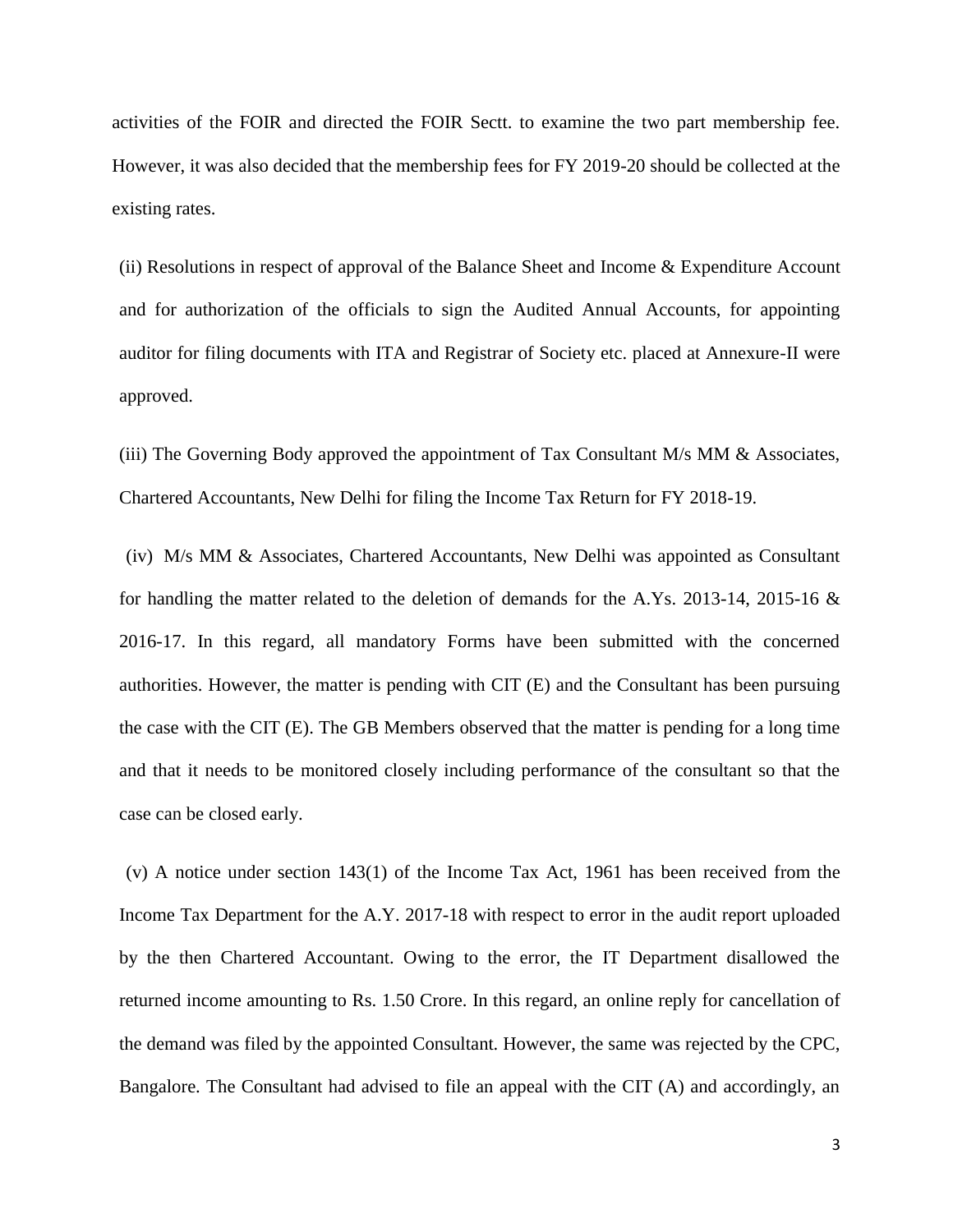appeal has been filed with the CIT (A) and the date of hearing is awaited. The GB members noted the same.

(vi) The GB was informed that of the available funds of Rs. 5.29 Crore (approx.), Rs. 4.00 Crore have been invested on 09.04.2019 in Union Bank of India, Connaught Place branch, New Delhi, as they offered the highest interest rate (i.e. 7%, non-callable, for the period of 366 days), amongst the PSU Banks from whom quotations were called. The remaining fund of Rs.1.29 Crore (approx.) has been invested in Corporation Bank auto sweep/ flexi-deposits account, to meet the day to day expenditure of FOIR during the F.Y. 2019-20.

(vii) The GB was also apprised that FOIR is registered as a Society under the Societies Act (XXI of 1860) and covered under section 12A/12AA of the Income Tax Act, 1961. Therefore, it was not required to be registered under the GST. The GB made note of the same.

### **Agenda 3: Reconstitution of Governing Body of "FOIR"**

 The composition of the Governing Body is based on the Rules and Regulations of FOIR which provide inter-alia that the Chairperson or Members of Electricity Regulatory Commissions/ Authorities would be appointed based on their seniority, subject to the condition that he/ she has at least one year's service left.

As per the existing Rules and Regulations, the incumbent to the post of Hony.Chairperson, Hony.Vice-Chairperson and Hony. Member shall hold office till he/ she continues to hold the post of his/ her respective Regulatory Commissions/ Authorities. The members included in the Governing Body are also based on seniority amongst the electricity regulators as per the Rules and Regulations of FOIR, subject to the condition that he/ she has at least one year's service left. The constitution of the proposed Governing Body (Annexure-III) was approved by the GB.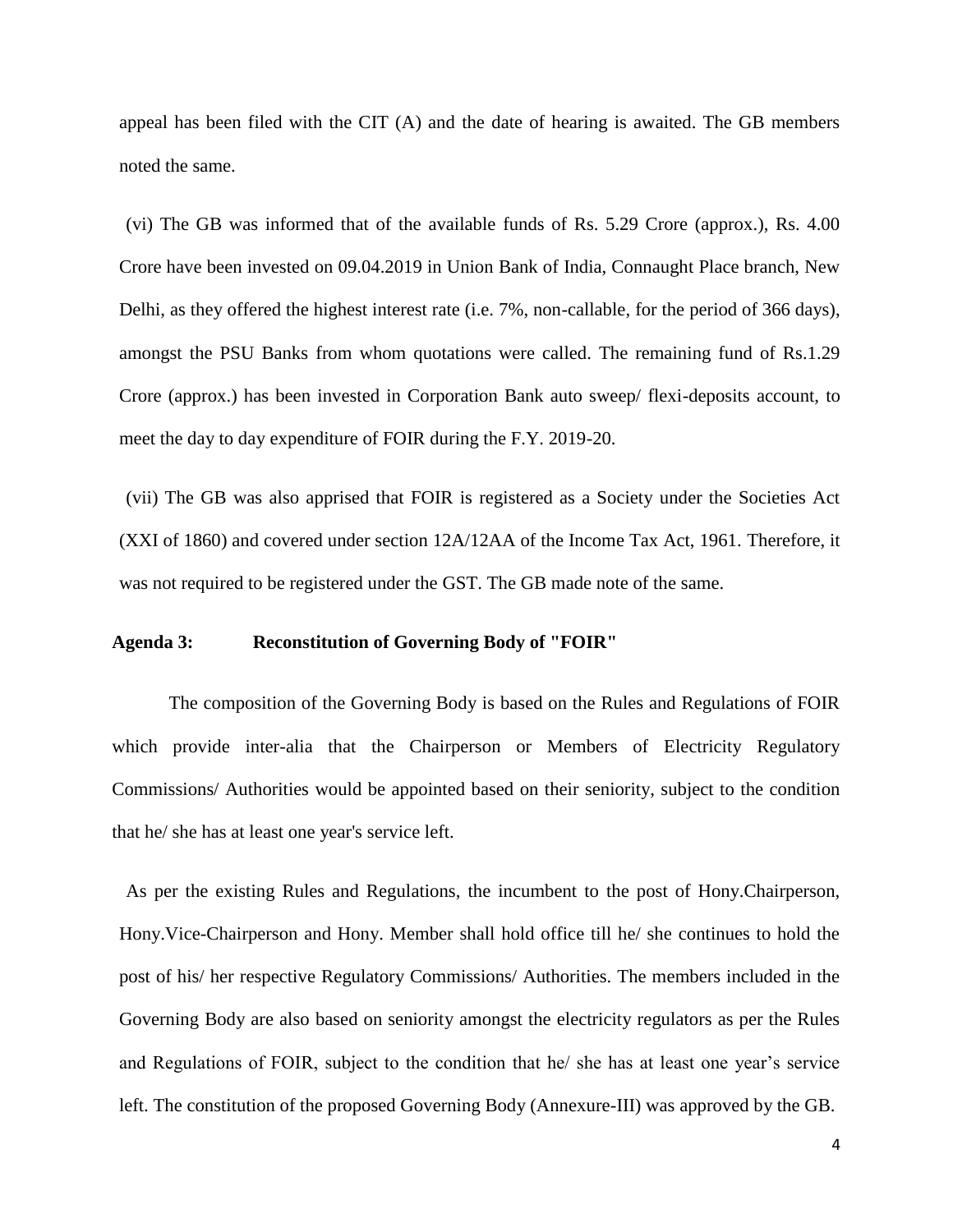## **Agenda 4: Proposal of Indian Institute of Corporate Affairs (IICA) to take up administrative and financial activities of FOIR on Retainership basis- Update**

 The representative of IICA, Dr. Navneet Sharma, presented the revised proposal for providing its services to FOIR Sectt. onretainership basis. After deliberation, Members agreed that the core functions of FOIR such as giving authorisations and taking approvals, management of membership fees, investment of surplus funds, banking activities, income tax issues and cases would continue to be handled by FOIR Sectt. at CERC.

The remaining activities of FOIR such as conducting Annual General Body Meetings, Workshops/ Research Conference under Research, Training and Information, conducting Training Programmes for the members of FOIR at the level of Chairpersons/ members/ Officials of State, all activities relating to studies, preparation of minutes of various meetings, preparation of Annual Report, preparation and maintenance of various registers as per Societies of Registration Act, 1860 and any other activities as assigned by FOIR Sectt. may be handed over to IICA. These activities are indicative only and not exhaustive.

IICA has proposed a retainership fees of Rs. 1,60,046/- (plus taxes as admissible) per month. Further it also proposed that a fund of Rs 2 Crore may be earmarked for carrying out various activities in pursuance of the mandate of FOIR such as training program for officers of member regulatory bodies (1 No), Colloquium for serving Chairpersons/ Members (1 No), Annual Regulators Retreat for all FOIR members (1 No) and 1 Research project having relevance to FOIR members. The members of Governing Body deliberated on the proposal of IICA and approved the same with instructions to take up the same for approval of the AGM.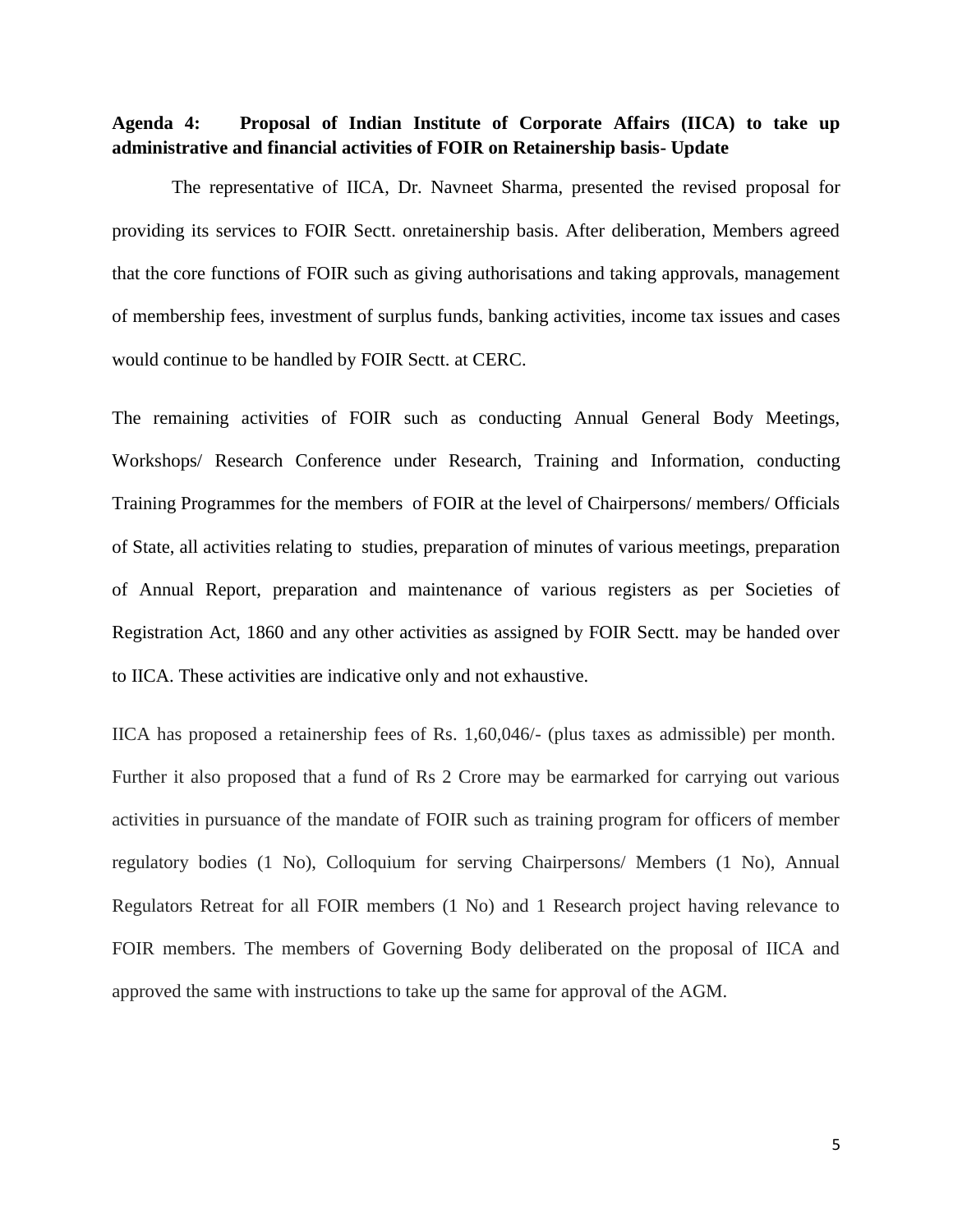### **Agenda Item 5: Additional Issue**

Hony. Chairperson of FOIR proposed that there should be a permanent post of Executive Chairperson of FOIR and Chairperson CERC (Hony. Chairperson FOIR) should be designated so. This is necessary to ensure that all day to day activities are authorised by the Chairperson CERC without recourse to Hony. Chairperson of FOIR or Governing Body. However, other functions of Hony. Chairperson of FOIR would continue to be as per existing Rules. Hence the GB agreed to the suggestion and passed a resolution (Annexure IV) to delegate the administrative & financial powers for the routine functioning of FOIR to the Hony. Vice-Chairman FOIR/ Chairperson, CERC and the same will be taken up as separate agenda in the AGM also.

At the end of the meeting, Shri R.S Sharma, Hony. Chairman FOIR conveyed his sincere thanks to all the dignitaries present in the meeting. He also thanked the FOIR Secretariat for their sincere efforts in organizing the meeting.

\*\*\*\*\*\*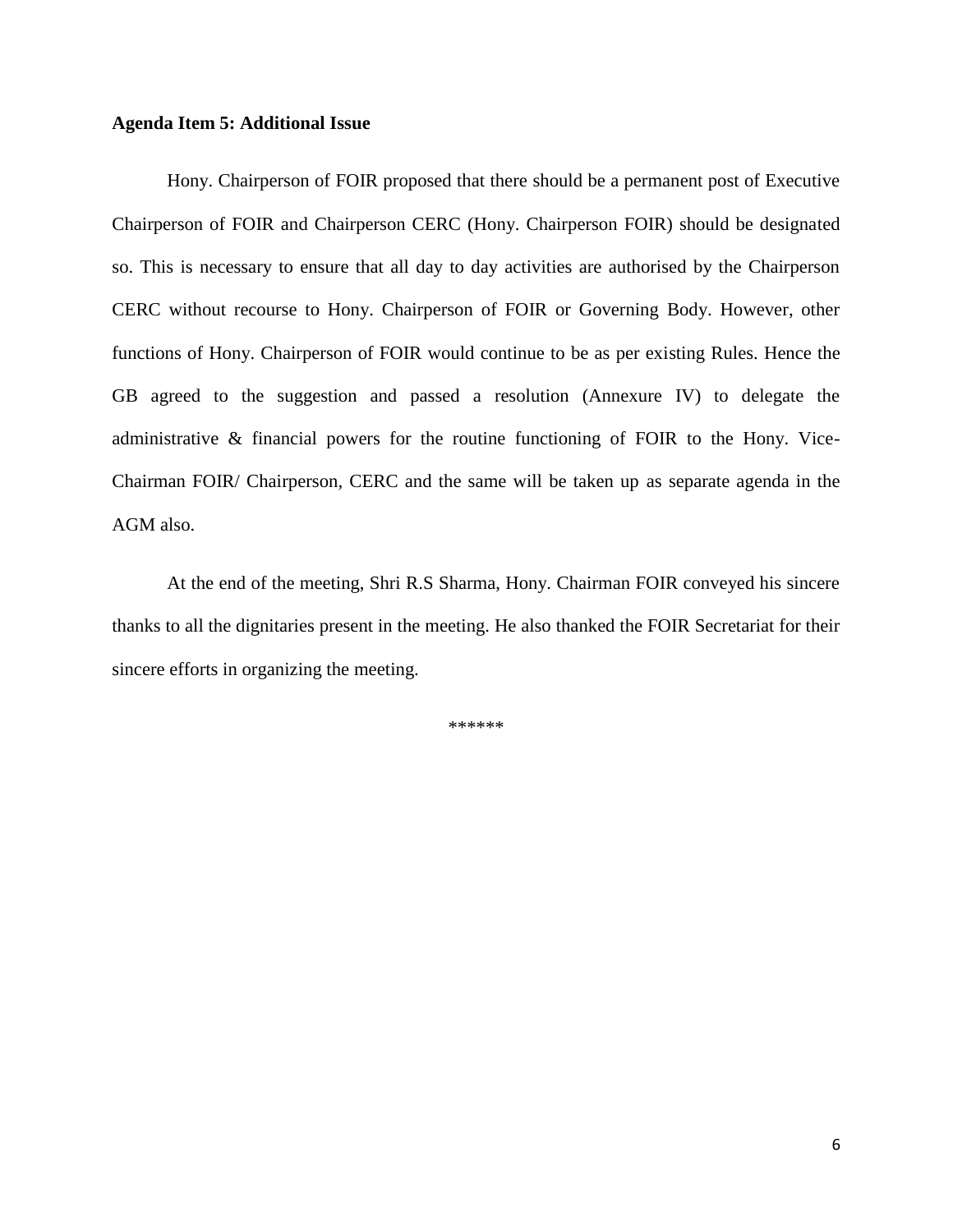### **LIST OF PARTICIPANTS ATTENDED**

# **46TH GOVERNING BODY MEETING OF FORUM OF INDIAN REGULATORS (FOIR)**

# **Date: 11TH JUNE, 2019, TUESDAY**

### **Venue: Conference Hall, Upper Ground Floor, CERC, New Delhi, India**

| <b>S. No.</b>  | <b>Name &amp; Designation</b>                 | Organization |
|----------------|-----------------------------------------------|--------------|
| $\mathbf{1}$   | Dr. R.S. Sharma,<br>Chairperson               | <b>TRAI</b>  |
| $\overline{2}$ | Dr. M.S. Sahoo,<br>Chairperson                | <b>IBBI</b>  |
| 3              | Shri P.K. Pujari,<br>Chairperson              | <b>CERC</b>  |
| $\overline{4}$ | Shri Ashok Kumar Gupta,<br>Chairperson        | <b>CCI</b>   |
| 5              | Dr. M.K. Iyer,<br>Member                      | <b>CERC</b>  |
| 6              | ShriInduShekharJha,<br>Member                 | <b>CERC</b>  |
| 7              | Shri K.M. Shringarpure,<br>Member             | <b>GERC</b>  |
| 8              | ShriSatpatGarg,<br>Member (C&M)               | <b>PNGRB</b> |
| 9              | ShriSanoj Kumar Jha,<br>Secretary             | <b>CERC</b>  |
| 10             | Ms. Rashmi Nair,<br>DC(RA)                    | <b>CERC</b>  |
| 11             | ShriArun Kumar,<br><b>Executive Treasurer</b> | <b>FOIR</b>  |
| 12             | Dr. Navneet Sharma                            | <b>IICA</b>  |
| 13             | Neeraj Singh Gautam,<br>RO                    | <b>CERC</b>  |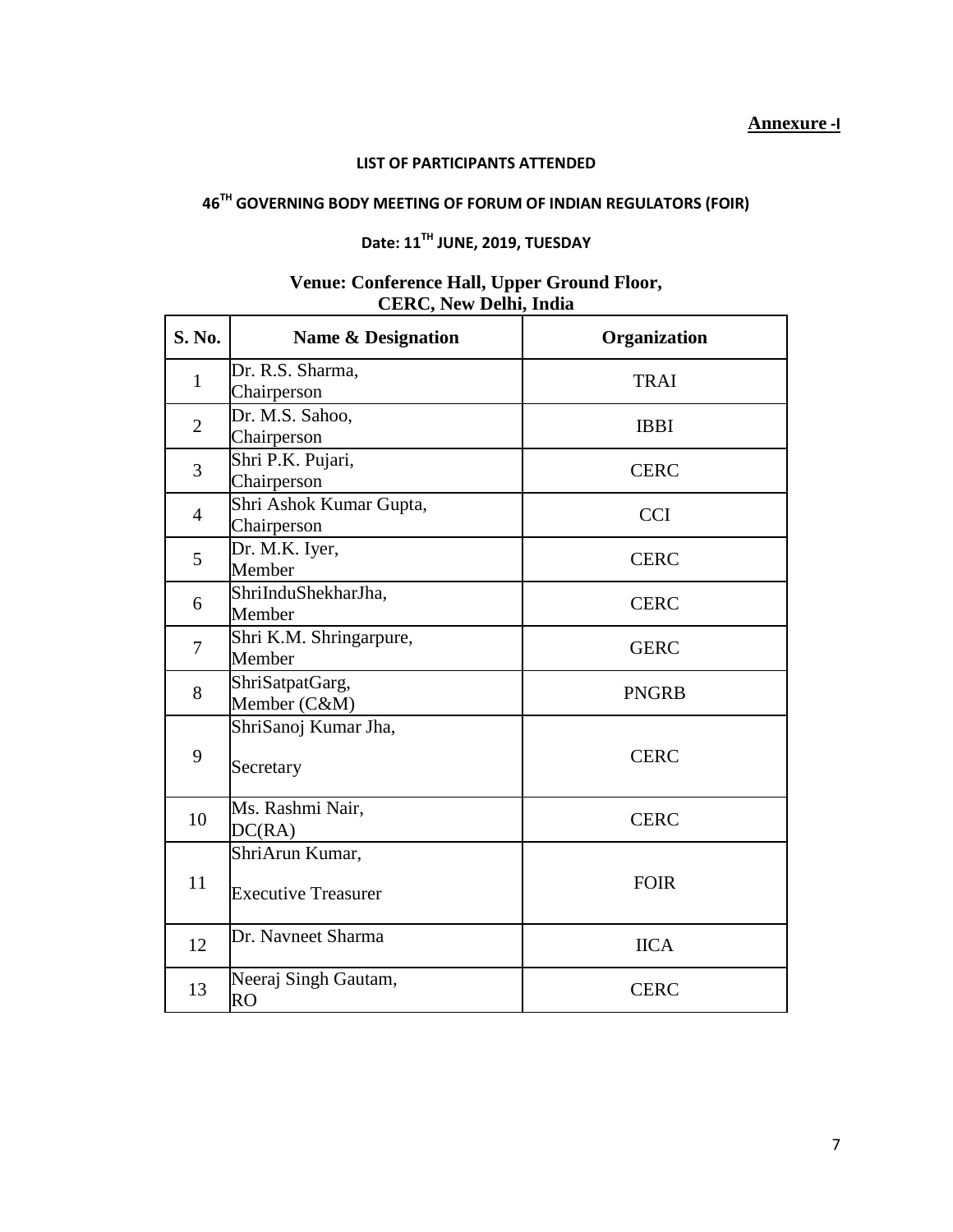## **Annexure -II**

## **RESOLUTION**

- 1. **"RESOLVED THAT** in the 46th Governing Body Meeting of FOIR the Balance Sheet as on31st March, 2019 and the Income & Expenditure Account for the year ended on the date,has been adopted and approved.
- 2. **FURTHER RESOLVED THAT** the Hony. Chairman, Hony. Secretary, Hony. Treasurer and Executive Secretary are hereby authorized to sign the Annual Accounts ofFOIR as on 31st March 2019, on behalf of the Governing Body.
- 3. **FURTHER RESOLVED THAT** the Executive Secretary is authorized to file various documentswith the Registrar of Societies, Income Tax Authorities and/or any other Authority/s and isalso authorized to approve/incur expenditure on behalf of the FOIR".

**(Sanoj Kumar Jha) Executive Secretary**

**Place : New Delhi Date: June, 2019**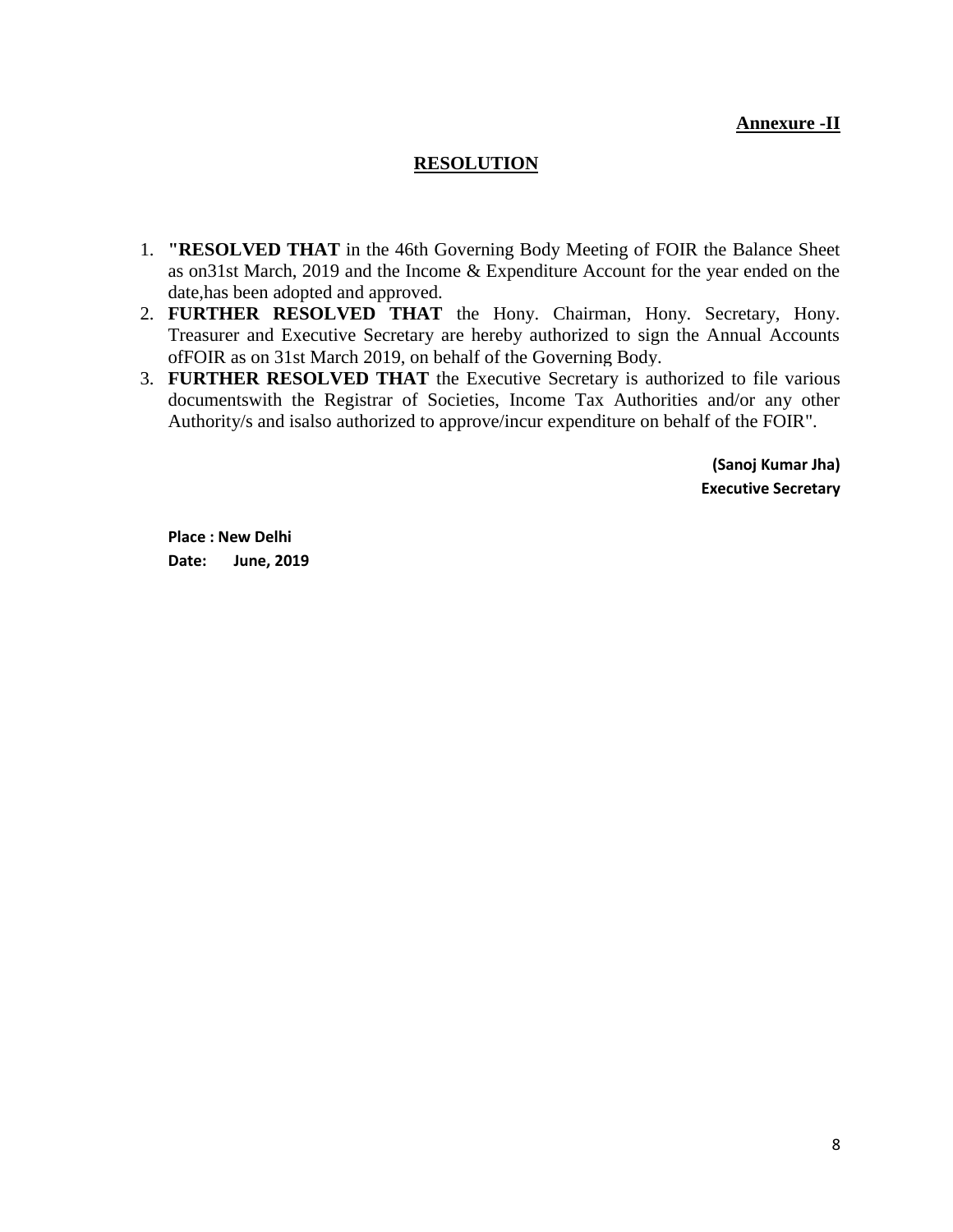## **Annexure-III**

## **PROPOSED GOVERNING BODY OF "FOIR"**

# **FOR THE YEAR 2019 - 20**

| <b>Name &amp; Designation</b> | Date of               | Date of              |  |  |  |
|-------------------------------|-----------------------|----------------------|--|--|--|
|                               | <b>Appointment in</b> | <b>Retirement in</b> |  |  |  |
|                               | <b>Regulatory</b>     | <b>Regulatory</b>    |  |  |  |
|                               | Commission /          | Commission /         |  |  |  |
|                               | <b>Authority</b>      | <b>Authority</b>     |  |  |  |
| Hony. Chairman                |                       |                      |  |  |  |
| Mr. R.S. Sharma               | 10.08.2015            | 30.09.2020           |  |  |  |
| Chairperson, TRAI             |                       |                      |  |  |  |
| Hony. Vice-Chairman           |                       |                      |  |  |  |
| Dr. M.S. Sahoo                | 01.10.2016            | 30.09.2021           |  |  |  |
| Chairperson, IBBI             |                       |                      |  |  |  |
| Mr. D.K. Sarraf               | 04.12.2017            | 03.12.2020           |  |  |  |
| Chairperson, PNGRB            |                       |                      |  |  |  |
| Mr. P.K. Pujari               | 01.02.2018            | 31.01.2021           |  |  |  |
| Chairperson, CERC             |                       |                      |  |  |  |
| Mr. Ashok Kumar Gupta         | 12.11.2018            | 25.10.2022           |  |  |  |
| Chairperson, CCI              |                       |                      |  |  |  |
| Mr. Anand Kumar               | 02.08.2011            | 04.04.2021           |  |  |  |
| Chairperson, GERC             |                       |                      |  |  |  |
| Mr. Jagjeet Singh*            | 17.08.2014            | 12.08.2019*          |  |  |  |
| Chairperson, HERC             |                       |                      |  |  |  |
| Mr. S.K.B.S. Negi             | 01.10.2015            | 10.09.2020           |  |  |  |
| Chairperson, HPERC            |                       |                      |  |  |  |
| Chairperson, AERA             |                       |                      |  |  |  |
| Chairperson, TAMP             |                       |                      |  |  |  |
| Chairperson, WDRA             |                       |                      |  |  |  |
| <b>Hony. Members</b>          |                       |                      |  |  |  |
| Mr. K. Vikraman Nair**        | 05.12.2014            | 04.12.2019**         |  |  |  |
| Member, KSERC                 |                       |                      |  |  |  |
| Mr. K.M. Shringarpure***      | 29.12.2014            | 28.12.2019 ***       |  |  |  |
| Member, GERC                  |                       |                      |  |  |  |
| Mr. Rajeev Amit               | 24.08.2015            | 23.08.2020           |  |  |  |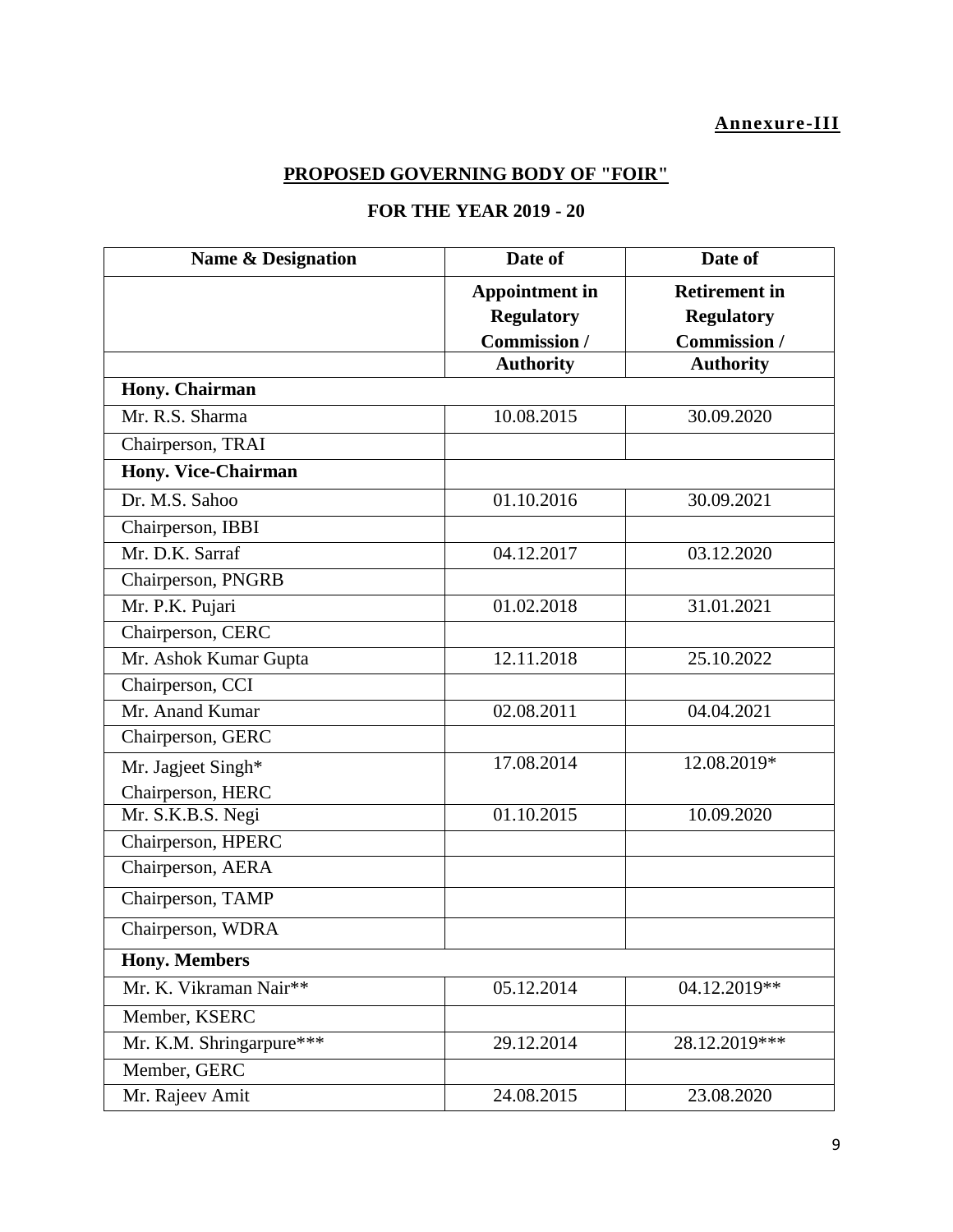| Member, BERC                          |            |            |
|---------------------------------------|------------|------------|
| Mr. P.J. Thakkar                      | 13.10.2015 | 12.10.2020 |
| Member, GERC                          |            |            |
| Vacant, Central Infrastructure Sector |            |            |
| Vacant, Financial Sector              |            |            |
| <b>Hony. Secretary</b>                |            |            |
| Dr. M.K. Iyer, Member, CERC****       | 10.08.2015 | 05.02.2020 |
| <b>Hony. Treasurer</b>                |            |            |
| Mr. InduShekharJha                    | 21.01.2019 | 20.01.2022 |
| Member, CERC                          |            |            |

**\*Mr. S.K. Negi, Chairperson, BERC will replace Mr. Jagjeet Singh, Chairperson, HERC and will serve as Hony. Vice-Chairman, (from 13.08.2019 to 30.09.2020).**

**\*\*Mr. Rabindra Narayan Singh, Member, JSERC will replace K. Vikraman Nair, Member, KSERC and will serve as Hony. Member (from 05.12.2019 - 09.01.2021) .**

**\*\*\*Mr. Santokh Singh Sarna, Member, PSERC will replace Mr. K.M. Shringarpure, Member, GERC and will serve as Hony. Member (from 29.12.2019 - 18.09.2020).**

**\*\*\*\*Mr. InduShekharJha, Member, CERC will replace Dr. M.K. Iyer, Member, CERC and will serve as Hony. Secretary (from 06.02.2020 to 20.01.2022) .**

**Further, New Member, CERC will replace, Mr. InduShekharJha, Member, CERC and will serve as Hony. Treasurer (from the date of joining in CERC)**